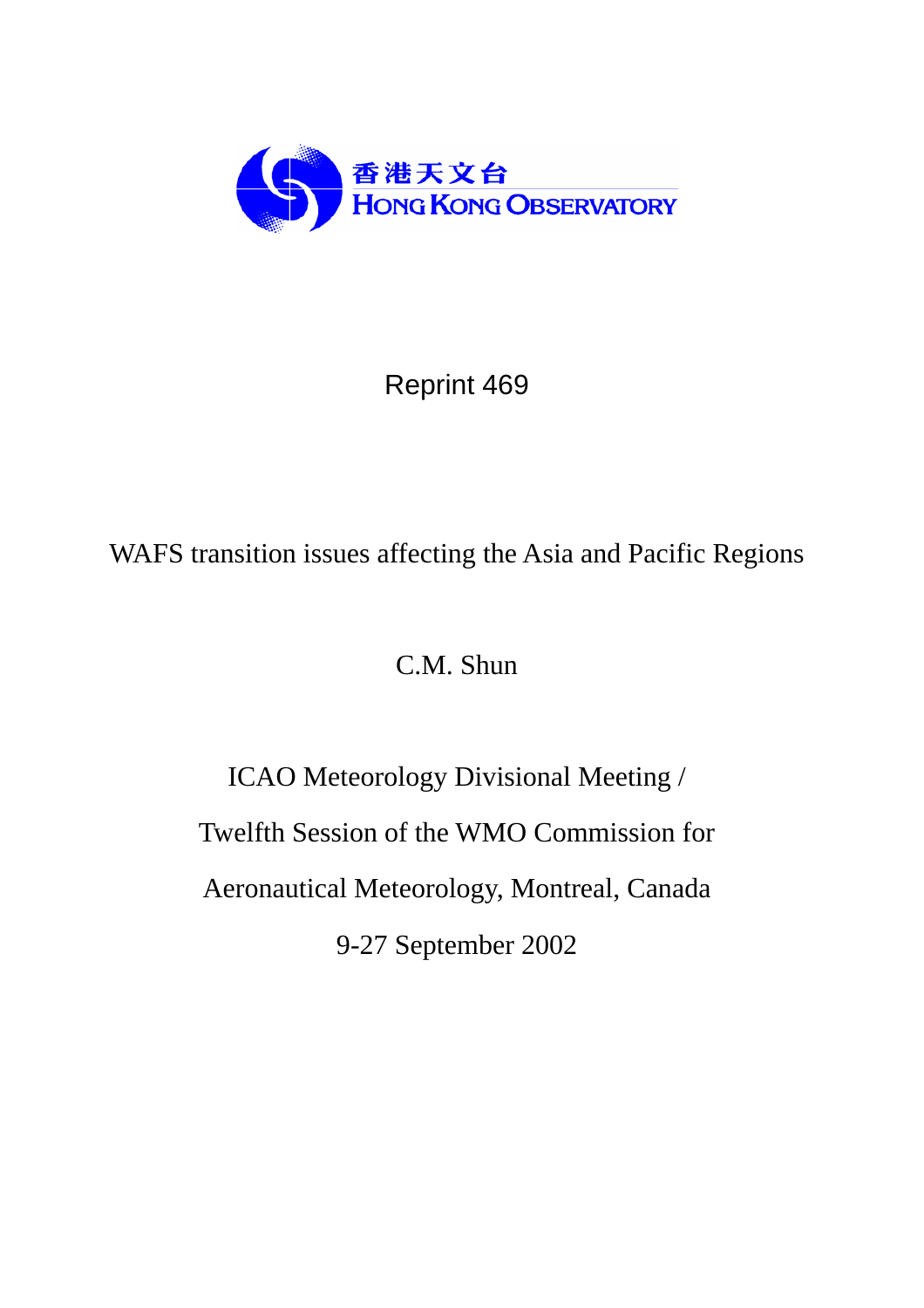

MET/02-IP/20 CAeM-XII/INF. 20 10/7/02

Meteorology (MET) Divisional Meeting (2002)

Commission for Aeronautical Meteorology Twelfth Session

**Montreal, 9 to 27 September 2002**

#### **Agenda Item 1: Meteorological component of CNS/ATM systems 1.1: Final phase of the WAFS**

(Presented by China)

### **SUMMARY**

This paper presents WAFS transition issues affecting the Asia and Pacific Regions.

#### 1. **INTRODUCTION**

1.1 In the Asia and Pacific regions, the responsibility for the production of the required SIGWX charts and wind/temperature charts was transferred from the Regional Area Forecast Centres (RAFCs) at New Delhi, Tokyo, Melbourne and Wellington to the two World Area Forecast Centres (WAFCs) on 1 March 2001.

1.2 This paper discusses WAFS transition issues affecting the Asia and Pacific regions as identified by a survey carried out by the Asia/Pacific WAFS Transition Task Force during February to April 2001 to assess the operational effectiveness of WAFS in the regions.

#### 2. **ISSUES AND IMPROVEMENT AREAS**

2.1 **Lead time of SIGWX chart broadcasts** — to ensure that SIGWX charts are available in time to support long haul flights between Asia and Europe, a suggestion about an earlier availability of SIGWX chart broadcasts from WRFC London was discussed by the ICAO Asia/Pacific regional sub-group meeting in July 2001. WAFC London had agreed to make available SIGWX charts about 13 hours before validity time, about 3 hours earlier than its previous schedule. Noting that the long haul flights are typically at least 13 hours of duration, and in some cases more than 15 hours, it would be highly desirable that the WAFCs make available SIGWX charts at least 16 hours before validity time.

2.2 **SIGWX chart area and projection** — based on a request raised by Hong Kong, China in response to users' feedback, the ICAO Asia/Pacific regional sub-group meeting in July 2000 formulated a proposal to invite WRFC Washington to issue a new SIGWX chart with the same coverage, scale and map projection as the Mercator projection Northern Pacific SIGWX chart previously issued by RAFC Tokyo to support trans-Pacific flights. After discussion by the WAFS Study Group during April-May 2001, WAFC Washington agreed to provide this new chart, now labelled "M", and started its production and satellite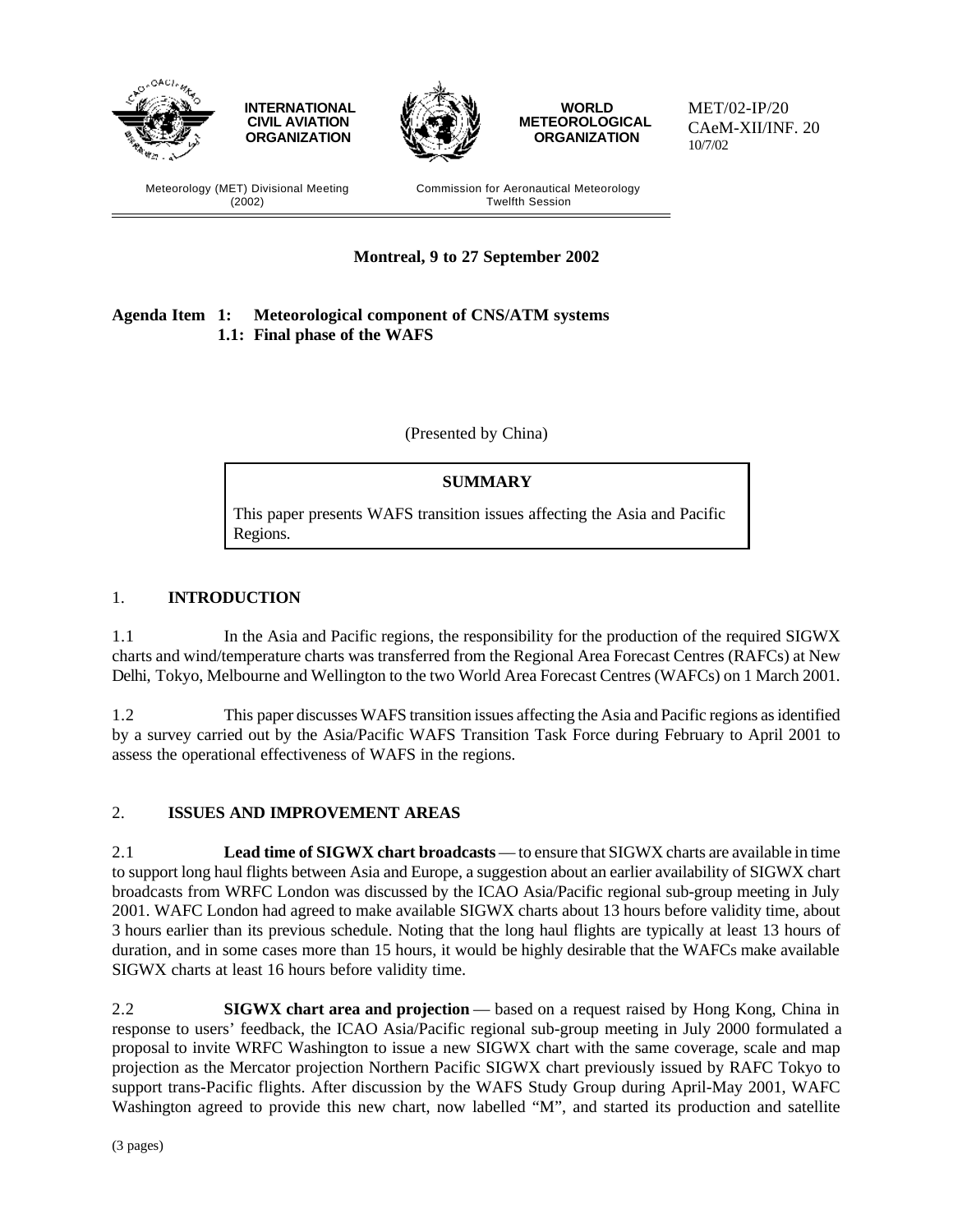broadcast on 9 July 2001. There was also a proposal to extend the WAFS chart area "E" by 5 degrees to the north (viz. from 40°N to 45°N) to cover the northern part of Japan. After discussion by the ICAO Asia/Pacific regional sub-group meeting in July 2001; ICAO was invited to consider this proposal.

2.3 **WAFS backup arrangements** — from discussion by the WAFS Study Group during April-May 2001, it was noted that inclusion in both the SADIS and ISCS/2 satellite broadcasts of all WAFS products from both WAFCs was almost complete and would be in place as part of the WAFS backup arrangements.

2.4 Medium-level SIGWX charts — in a previous survey carried out in the Asia and Pacific regions in 2000, a need for additional WAFS medium-level SIGWX (SWM) charts was identified. The ICAO Asia/Pacific regional sub-group meeting in July 2000 deliberated that IATA be requested to urgently confirm the expressed requirement. This matter was subsequently discussed by the ICAO Asia/Pacific regional sub-group meeting in July 2001 and also by the WMO CAeM Working Group on the Provision of Meteorological Information Required by Civil Aviation (PROMET) in October 2001. It was understood that currently IATA had no requirement for additional SWM charts but supported the need to study the requirements and definition of developing new SWM products in the long term. It is suggested that this matter be further discussed under Agenda Item 1.3 "Development of specialized WAFS products for turbulence and icing forecast".

2.5 **Migration to GRIB and BUFR** — in a GRIB survey undertaken by the Asia/Pacific WAFS Transition Task Force from September to November 2000, it was found that a number of States<sup>1</sup> in the regions did not yet have the capability to receive and/or convert wind/temperature products in GRIB format into wind/temperature charts. The ICAO Asia/Pacific regional sub-group meeting in July 2001 requested the United Kingdom; in coordination with ICAO, WMO and other States as necessary, to arrange for a GRIB training workshop in the Asia and Pacific regions in 2002. This workshop was currently scheduled for late 2002. Considering that decoding and processing of BUFR encoded information could be more complicated than handling of GRIB encoded information, the results of the GRIB survey suggested that without considerable assistance, it will be a number of years before States in the regions will have acquired the capability to convert BUFR products into standard WAYS SIGWX charts required for flight documentation on an operational basis. The planned removal of T4 facsimile charts from the WAFS satellite broadcasts in 2003 (wind/temperature charts) and 2004 (SIGWX charts) is likely to be contingent upon all States that receive GRIB and BUFR products having acquired the capability to convert them into wind/temperature and SIGWX charts operationally. In particular, to replace the T4 facsimile SIGWX charts by BUFR products from WAFS, it is important to start the following work programme as soon as possible:

<sup>&</sup>lt;sup>1</sup> Applies equally to WMO Member States.